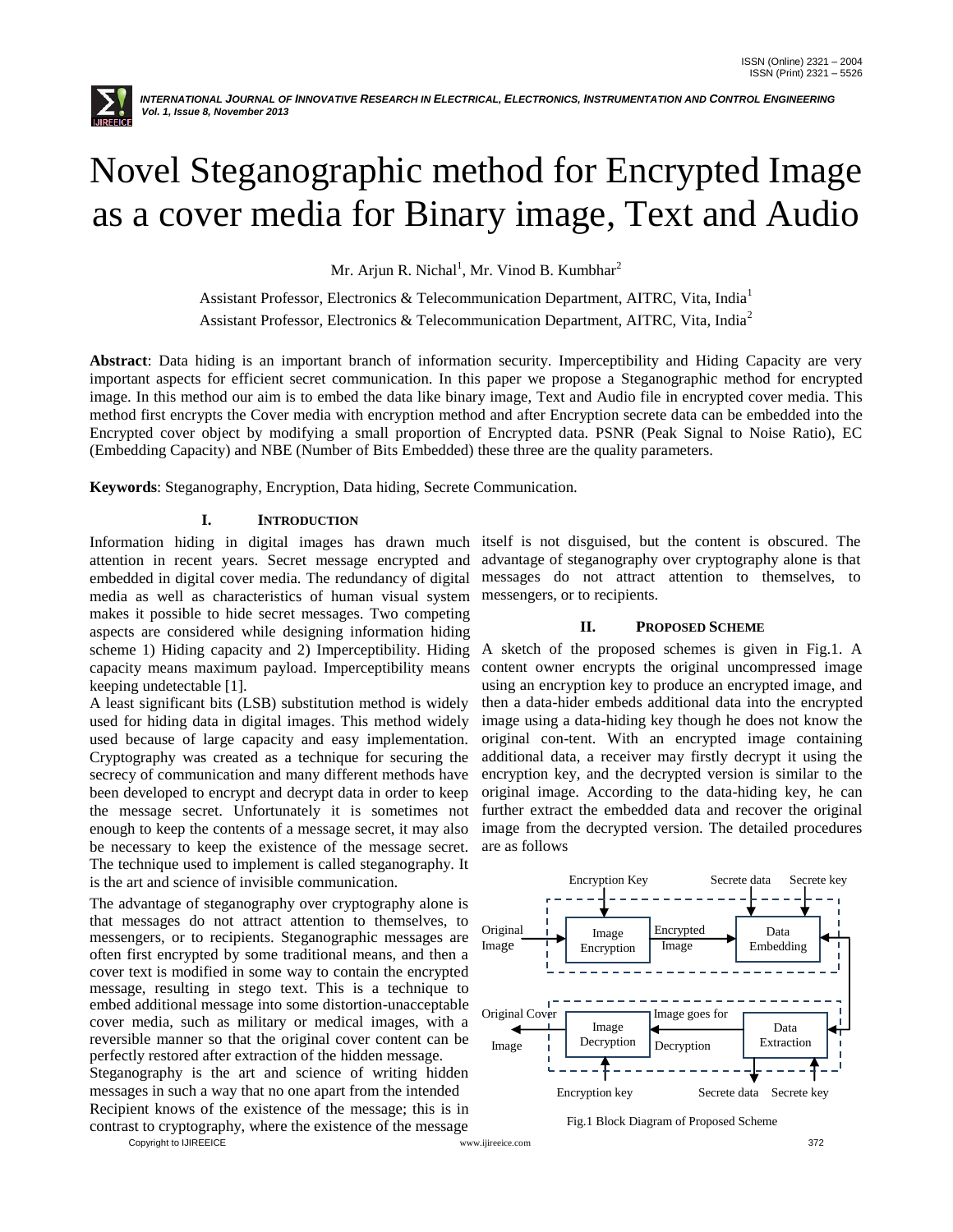

INTERNATIONAL JOURNAL OF INNOVATIVE RESEARCH IN ELECTRICAL, ELECTRONICS, INSTRUMENTATION AND CONTROL ENGINEERING *Vol. 1, Issue 8, November 2013*

# *A. Image into Image*

*1. Image Encryption:*

In image encryption method first Grayscale Image 512x512 is converted into Binary Image of 512x4096.



Fig. 2 Original Grayscale image data (512x512)

|  |  |  |  | 4096 |
|--|--|--|--|------|
|  |  |  |  | .    |
|  |  |  |  | .    |
|  |  |  |  |      |
|  |  |  |  |      |

Fig. 3 Binary Image of (512 x 4096)

Generate key stream of same size of binary image (512x4096)

Apply xoring on converted binary image 512x4096 key streams. We get Cover encrypted Image of 512x4096 size.

Encrypted Image=Binary Image  $\oplus$  Key stream

## *2. Data Embedding:*

stego image.

In Data Embedding process first Generate a key stream which having same size that of secret image.

Encryption of secrete image is carried out using secrete key stream using xoring process.

Encrypted\_sec\_Img = Sec\_img  $\oplus$  Secrete Key stream Each one bit of encrypted secret image is store in  $8^{\text{th}}$  bit of the Cover Encrypted image & generates a 512x4096 size of

One by one bit of encrypted secret image is store in  $8<sup>th</sup>$  bit place of the Cover Encrypted image & generates a 512x4096 size of stego image.



Fig. 4(a) Encrypted Original Image (b) Encrypted Secrete Image (c) Embedded Image

*3. Data Extraction:*

1) In this step our aim is to extract each  $8<sup>th</sup>$  bit of embedded image and store it into new matrix having a same rows & columns to that of secret image. After Extracting secrete bits we get our original encrypted cover image back.



Fig 5. Embedded Image

|                          |          | 0 |  |
|--------------------------|----------|---|--|
| 0<br>0<br>0<br>0<br>---- |          | 0 |  |
|                          | ٠        |   |  |
|                          | $\alpha$ |   |  |

Fig 6. (a) Recovered Encrypted image (b) Recovered Encrypted Secrete Image

#### *4. Original Secrete Image and Cover Image Recovery:*

For Original secrete image we need to xor Matrix of Recovered Encrypted secrete image with secrete key stream that we used at the sender side.

Recovered Sec Img = Recovered Encrypted Secrete img  $\oplus$ Secrete Key stream

For Original cover image we need to xor Recovered encrypted image key stream. Then we get Binary Image of size 512x4096.

Binary Image = Recoverypred Encyclopedia Image 
$$
\oplus
$$
 key stream

Each 8 pixel of Binary Image is converted into Single pixel of Grayscale image then we get Original gray scale cover image.

For Gray pixel

 $00010010 = 18$  similar process for all

#### *B. Text into Image*

Basically after converting text into binary number we get one single stream of binary data. Our aim is to embed this data into encrypted cover image. Remaining embedding process is same to that of Image into image steganography.

# *C. Audio into Image*

Audio file is in single stream form. Our need is to embed this audio file into gray scale image. We carried out this process as we did in Image into image steganography.

# **III. QUALITY PARAMETERS**

We have considered various quality parameters such as Peak Signal to Noise Ratio (PSNR), Embedding Capacity (EC) and Number of bits embedded (NBE)

#### *A. Peak Signal to noise ratio (PSNR)*

Copyright to IJIREEICE [www.ijireeice.com](http://www.ijireeice.com/) 373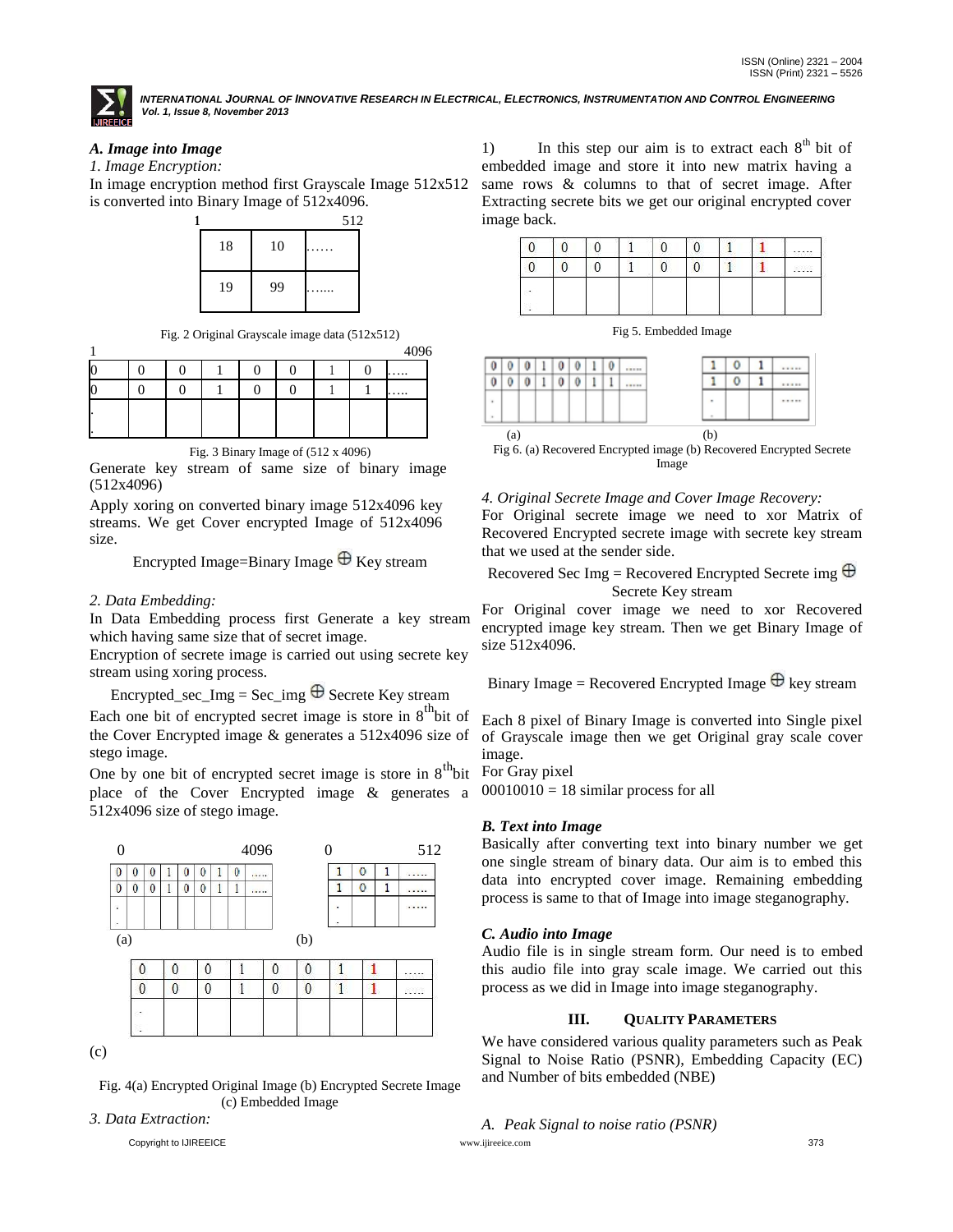

INTERNATIONAL JOURNAL OF INNOVATIVE RESEARCH IN ELECTRICAL, ELECTRONICS, INSTRUMENTATION AND CONTROL ENGINEERING *Vol. 1, Issue 8, November 2013*

Peak signal to noise ratio is calculated by using following formula

$$
PSNR = 10log_{10}\left(\frac{MAX_1^2}{MSE}\right)
$$

$$
MSE = \frac{1}{mn} \sum_{i=0}^{m-1} \sum_{j=0}^{n-1} [I(i,j) - K(i,j)]^2
$$

Where  $n$  is Number of rows in original image.  $n$  is number of columns in original image. MSE is Mean Square Error.  $MAX<sub>I</sub>$  is Maximum pixel value in Original Image.

## *B. Embedding Capacity (EC)*

Embedding Capacity is calculated by using following formula

$$
EC = \sum_{i=1}^{m} \sum_{j=1}^{n} Cover(i,j)
$$

Where  $m$  is total number of rows and  $n$  is total number of columns.  $Cover(i, j)$  is Cover image

## **IV. EXPERIMENTAL RESULTS AND DISCUSSION**

#### *A. Image into Image Method:*

Following results are obtained for Baboon Image with the Binary image Lena as a Secrete image. The terms in table are  $EC =$  Embedding capacity, NBE = Number of bits embedded, PSNR = Peak signal to noise ratio.



(e)

Fig. 5(a) Original Image (b) Secrete Image (c) Encrypted Original Image (d) Encrypted Secrete Image (e) Stego Image TABLE I

VARIOUS QUALITY PARAMETERS FOR IMAGE INTO IMAGE

Copyright to IJIREEICE [www.ijireeice.com](http://www.ijireeice.com/) 374

| <b>PARAMETRES</b> |        |             |  |  |  |
|-------------------|--------|-------------|--|--|--|
| <b>PSNR</b>       | EС     | NBE         |  |  |  |
| 51.1538           | 262144 | $2.09715e+$ |  |  |  |

## *B. Text into Image Method:*

Following results are obtained for barbara Image as a cover image with different size of Text data. The terms in table are EC = Embedding capacity, NBE = Number of bits embedded, PSNR = Peak signal to noise ratio.



Fig. 6(a) Original Image (b) Stego Image

TABLE II VARIOUS QUALITY PARAMETERS FOR TEXT INTO IMAGE

| Text        | <b>Parameters</b> |            |        |  |  |
|-------------|-------------------|------------|--------|--|--|
| <b>Size</b> | <b>PSNR</b>       | <b>NBE</b> | EC     |  |  |
| 30kb        | 51.1514           | 243576     | 262144 |  |  |
| 20kb        | 52.8618           | 164656     | 262144 |  |  |
| 10kb        | 55.8514           | 82648      | 262144 |  |  |

# *C. Audio into Image:*

Following results are obtained for Lena Image as a cover image with the different types of Audio Data. The terms in table are  $EC =$  Embedding capacity, NBE = Number of bits embedded, PSNR = Peak signal to noise ratio.